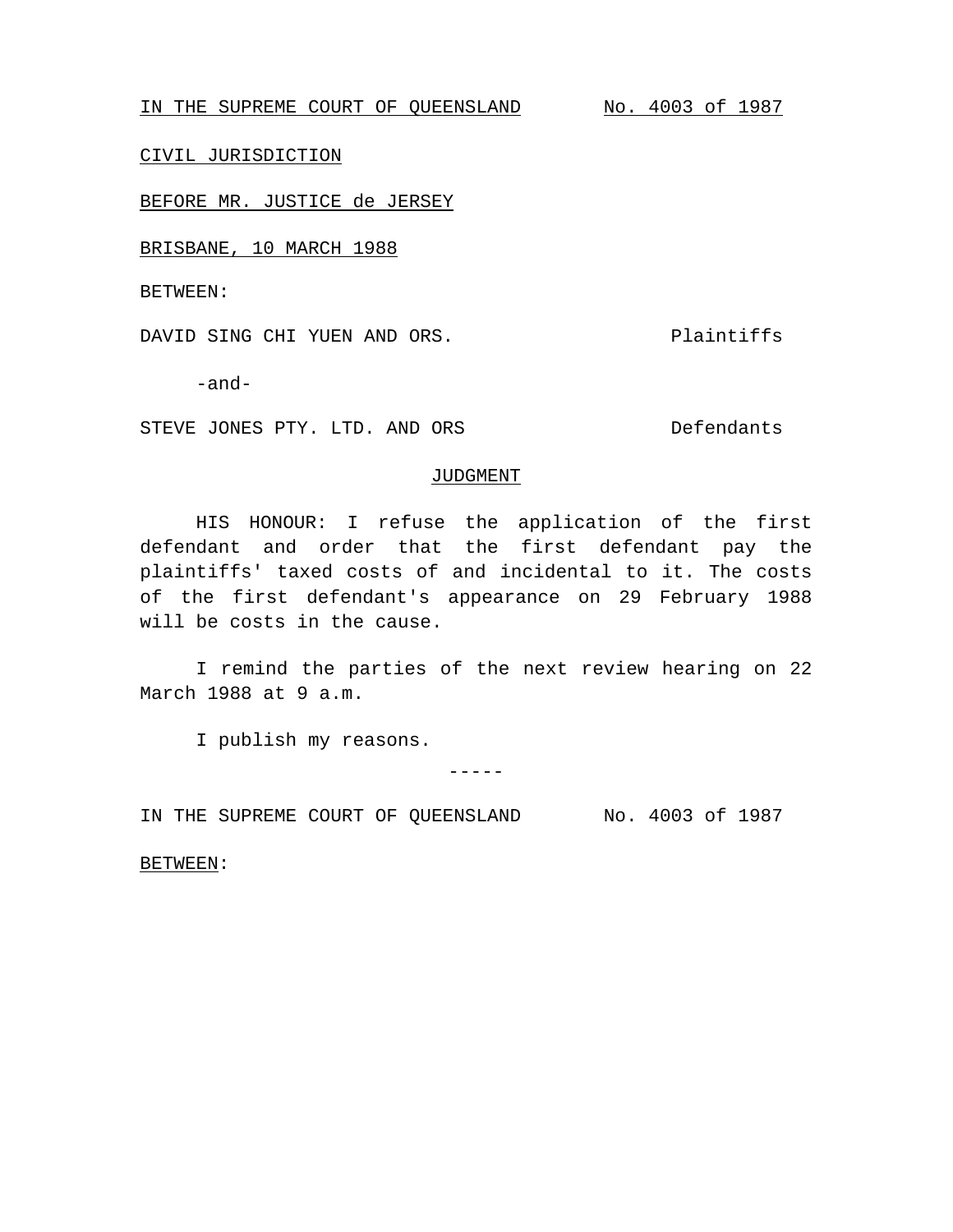AND:

STEVE JONES PTY. LTD. AND ORS. Defendants

## JUDGMENT - de JERSEY J.

Delivered the 10th day of March 1988.

The first defendant seeks an order striking out the plaintiffs' further amended statement of claim delivered on 2nd March, 1988, or their particulars dated 24th December, 1987, on the ground of a tendency to embarrass (O. 22 r. 32), or, in respect of the particulars, because they leave the case pleaded uninformative and confusing.

Each plaintiff sues the first defendant for damages for nuisance. The plaintiffs are shop proprietors in Queen and Albert Streets who allege that they were adversely affected by work carried out by the first defendant in relation to the new Myer Centre and extension of the Queen Street Mall. Paragraph 12 of the statement of claim alleges that from November, 1986 the first defendant, through the work on the Myer Centre, caused excessive noise and vibration and dust and water to enter the plaintiffs' premises. Paragraph 14 alleges that the first defendant's erection of hoardings and barriers in relation to that project interrupted and interfered with access to the plaintiffs' premises. Similar allegations are made in para. 19 with respect to work done on extending the mall. Paragraph 20 alleges loss to the plaintiffs, consequent upon nuisance associated with both developments.

The plaintiffs were requested to particularise these allegations. They furnished a comprehensive document in response, dated 24th December, 1987.

The complaint about the pleading was put this way: $-$ 

"The underlying reason why this pleading is confused and confusing, is that it makes no attempt to plead the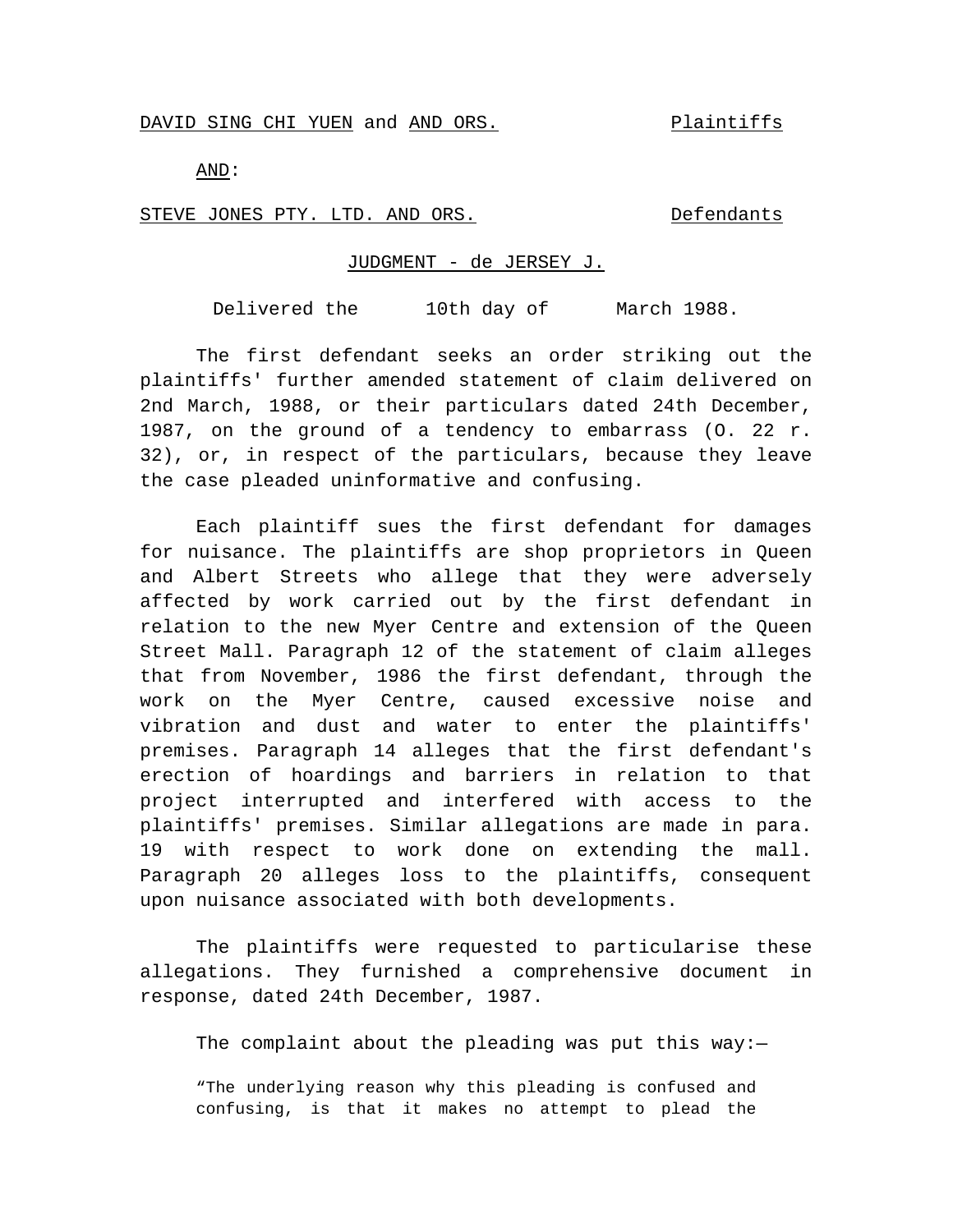material facts relied upon by each plaintiff to establish its or their case. It indiscriminately pleads a series of generalisations, apparently referable to each plaintiff. The consequence for the defendant is that it is impossible to glean the precise complaints of each plaintiff."

I think it is plain enough that each plaintiff complains of the entry of noise, vibrations, dust and water, and the erection of hoardings, by the first defendant, subsequently to November, 1986. Each alleges loss which is particularised. The sources of the noise, vibrations, dust and water are identified, as is the party responsible for the intrusion. It is clear what each plaintiff is alleging. I have read the pleading and the particulars in their entirety and find no substance in the first defendant's complaint in this regard.

There was a sustained attack upon the particulars. I will mention some of the points made.

1. It was said that the particulars repeat "the same imprecise generalisations" as are contained in the statement of claim. Paragraph 2 of the particulars refers to consistent experiencing of excessive noise, vibrations and dust throughout a certain period, during the trading hours specified in para. 2(c). Paragraph 2(c)(ii) specifies dates of water entry. Paragraph 2(a)(i) gives examples of the noise, vibrations and dust. These were said to be "meaningless in themselves". Even a cursory reading, however, reveals what the plaintiffs are alleging. The examples given are informative, and giving them was a convenient way of sufficiently disclosing to the first defendant the sort of particular problem from which the plaintiffs suffered. If by reference to "imprecise generalisations" the first defendant implies a claim to such detailed information as the quantity of dust which entered over a certain period of 30 minutes, or the decibel level of noise experienced on a certain date, then I think it goes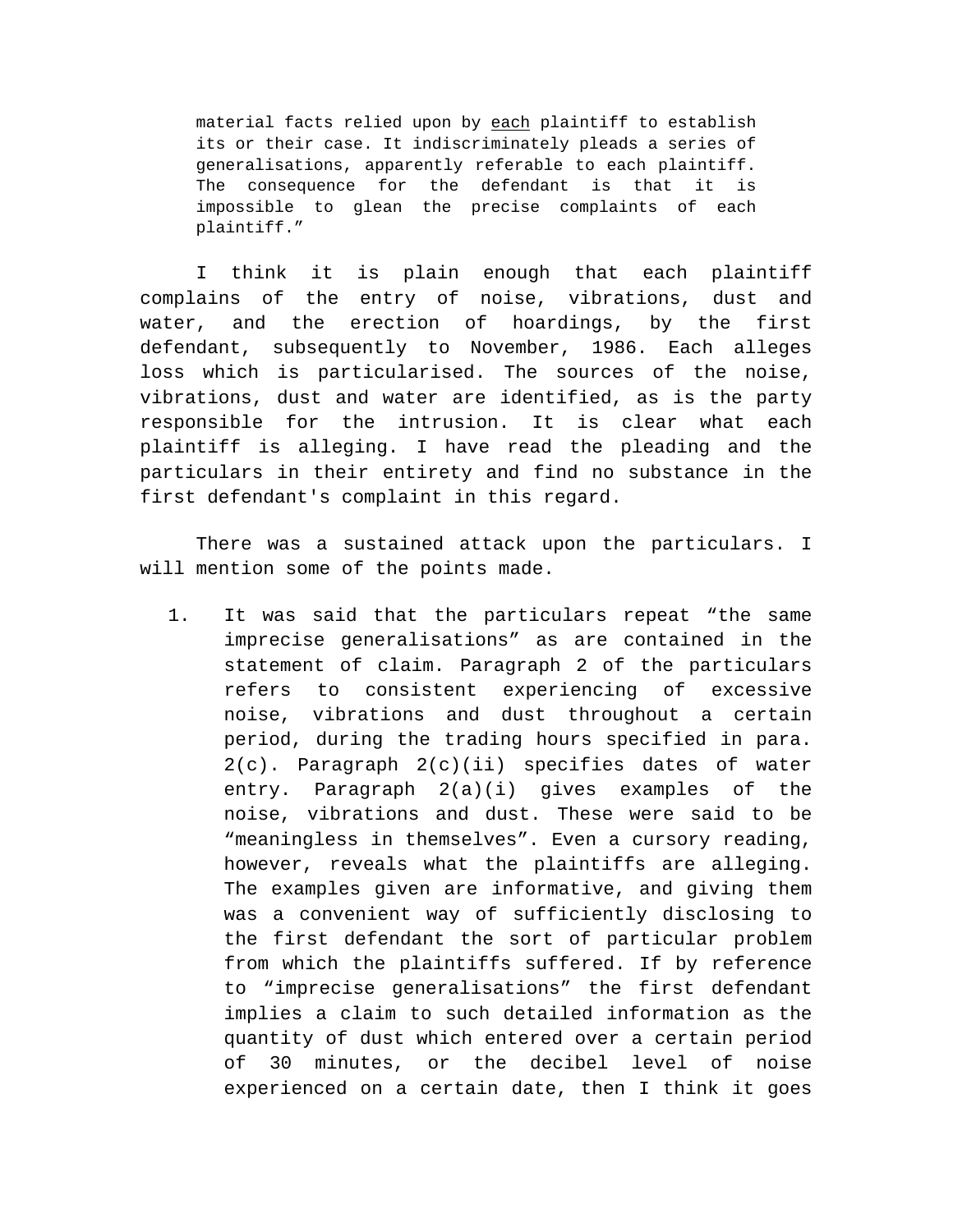too far. Such information, if it exists, may be obtained on discovery, but would in a case like this be out of place in particulars. Bearing in mind the role of particulars, being to prevent surprise by informing of the case to be met at trial, one could not dismiss these particulars as inadequate. This is a case where the first defendant is seeking to delve too far into the plaintiffs' evidence rather than confining itself to its right to a properly particularised recitation of the material facts relied on. It is also not without relevance that the first defendant is said to have been the author of the trouble experienced by the plaintiffs.

- 2. The particulars delivered on 24th December, 1987, after the issue of the writ which had issued on 30th October, 1987, refer to matters of complaint extending to 24th December, 1987. That is a valid criticism. But I would not for that reason strike them out or regard them as embarrassing. The plaintiffs will presumably seek amendment to add a claim for nuisance committed subsequently to the writ, and these presently unnecessary particulars may, as Mr. Keane pointed out, give "advance notice of the substance of further amendments which would enable all matters of complaint which have occurred up to the time of trial to be litigated". In exercising my discretion I would not therefore require their deletion at this stage.
- 3. On p. 5 of the particulars there is mention of noise and vibration from the relocation of services including electricity, Telecom, water and gas. This was done, it is alleged, by the first defendant and others acting on its behalf including Telecom, S.E.Q.E.B. and "other public authorities". It is said first that there is no pleading of vicarious liability. But the agency of those bodies for the first defendant is set up, and sufficiently in the context of these allegations. It is then said that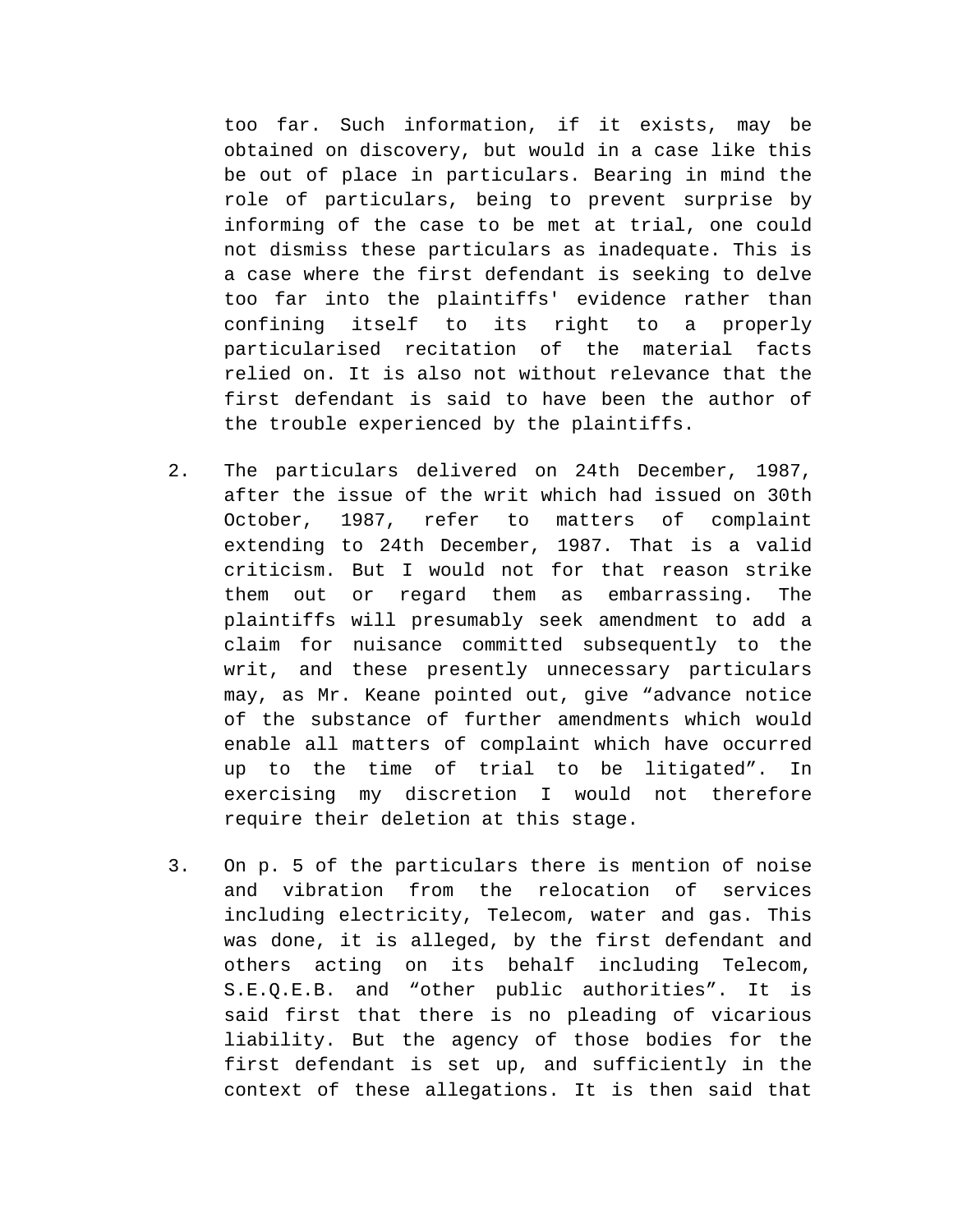the public authorities are not identified. Perhaps they should have been. I infer however that they are the authorities involved with the water and gas relocations. But I cannot conclude that the first defendant, responsible in the end for all of this work, is in the least "embarrassed" by what appears to me to be only a minor uncertainty.

4. Much of what was submitted to me for the first defendant appears, on careful analysis, quite untenable. For example, on p. 13 of the particulars, there is reference to damage caused ...

"In the case of the first plaintiff by reason of dust entering the premises from November, 1986 to June, 1987 and by reason of water, mud, grit and stone particles entering the premises by reason of customers walking through water, mud, grit and stone particles in the vicinity of the plaintiffs' premises throughout the said period but more particularly from 1st December, 1986 to 22nd March, 1987, and by reason of water entering through the rear of the plaintiffs' premises between 26th March, 1987 and 25th April, 1987 causing damage to the vinyl floor and carpet throughout the plaintiffs' premises."

Counsel for the first defendant described that as "vague generalisations made without reference to ... the specific case to be made by (the) plaintiff". I cannot accept this description.

5. There was a suggestion that para, (d) on p. 20 of the particulars went beyond the statement of claim in alleging interference with pedestrian traffic along footpaths and in crossing the streets. That is to be read however as an example of interference with their ultimate access to the plaintiffs' premises, and I see no difficulty arising from it.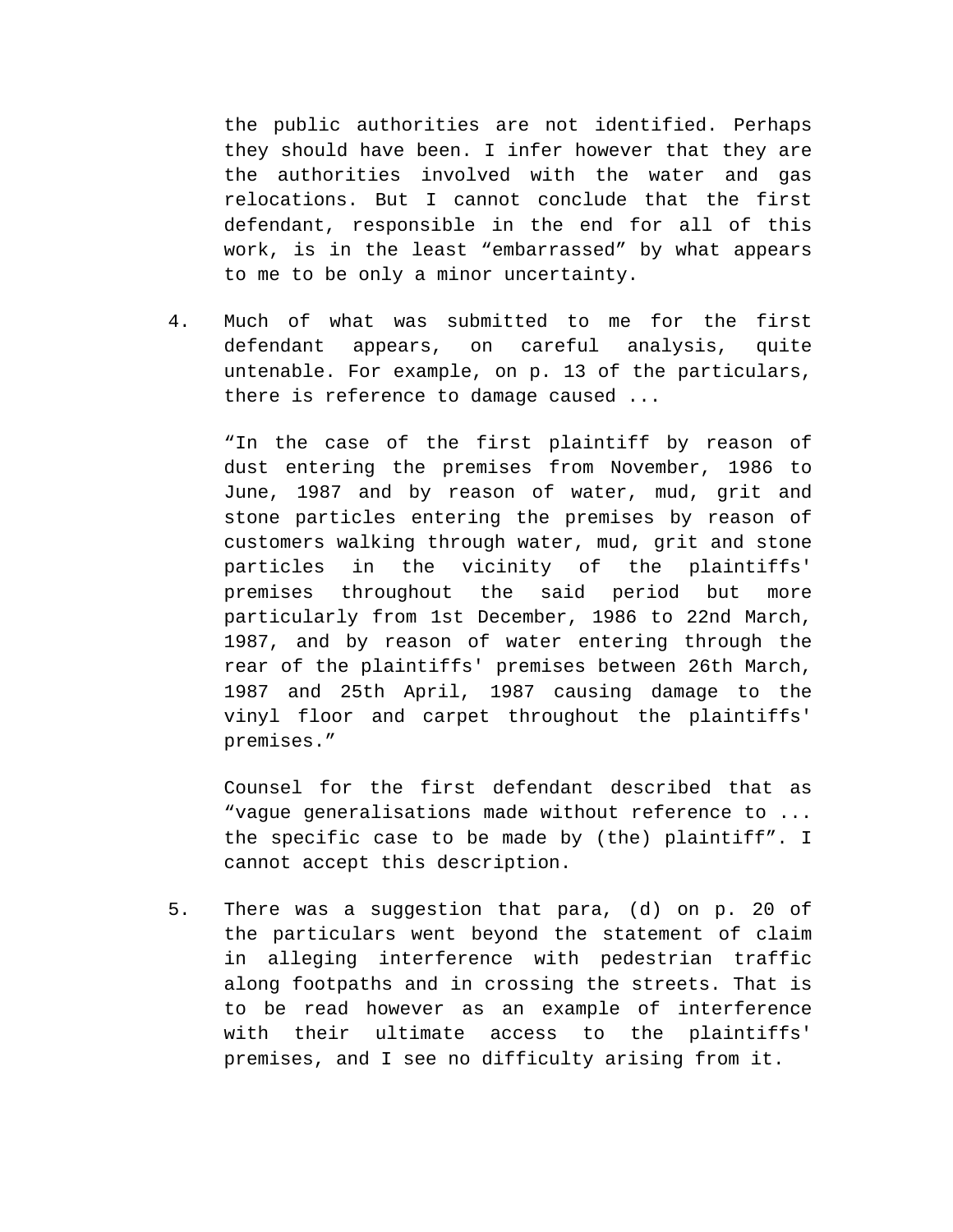6. Particulars were sought of the calculations of the plaintiffs' respective losses. Those particulars were provided at pp. 21 to 27. Counsel for the first defendant labelled them "vague and meaningless". I think they are meaningful and sufficiently clear. No doubt documentary material in relation to them will be discovered. For the moment, they sufficiently inform the first defendant of the case it has to meet. I disagree generally with the submissions made in relation to the adequacy of the particulars of loss. It was said that none was provided in relation to the second plaintiff, but some are given in para. 21(b) of the pleading. If they can be supplemented at this stage, then I think that should occur, but I am not prepared to strike out the particulars generally because of that deficiency if it exists. Some of the criticism made in relation to the particulars of loss was argumentative in the sense that it went to the merits of the claim, an obviously inappropriate approach at this stage. I mention finally in this regard a contention that "nothing is pleaded which makes the loss of value of business claim recoverable by any plaintiff". Such claims are alleged in para. 21 of the statement of claim as a species of the loss earlier referred to.

The application should fail. In the end, it seems to me to be based on a refusal to accept the legitimacy of each plaintiff's making similar claims against the first defendant. Appreciating the nature of the alleged development as it emerges from the amended statement of claim, one can acknowledge however the possibility that the claims would be very similar. In any case, these are the claims being made, and in my view the first defendant has been told sufficiently clearly of the cases it has to meet. The repetition of robust criticisms of the particulars as being meaningless has done nothing to persuade me that that is so.